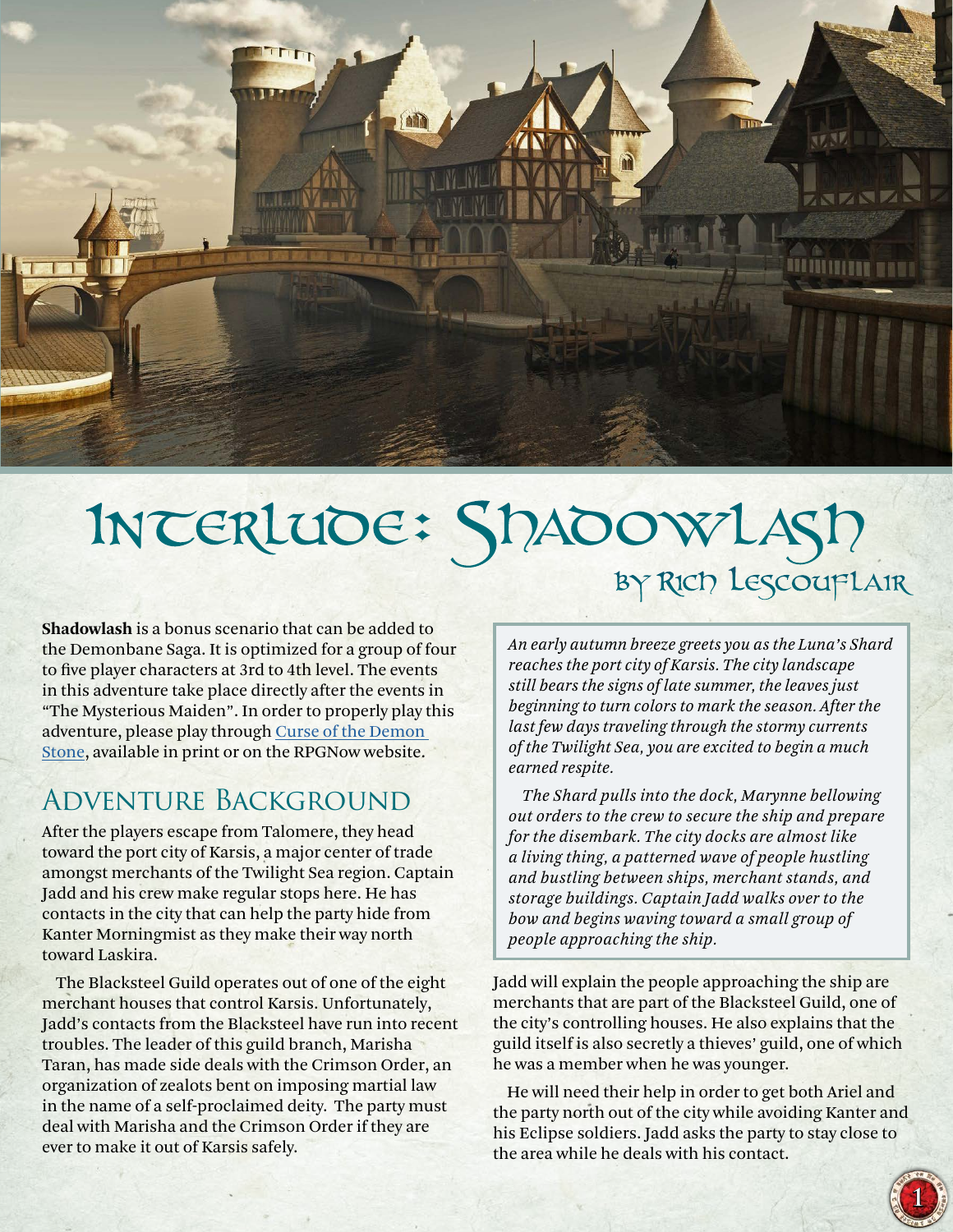# The Karsis Docks

The docks are filled with travelers and merchants of all sorts. The players will be able to purchase any goods or services normally available at a standard rate. The constant competition between the merchant houses in the city keeps most merchants from hiking up prices, but they will make every attempt to upsell their wares.

In addition, various rumors can be gained by talking to the people in the area and making a successful DC 13 Charisma (Persuasion) roll.

With each success, roll a d10 and consult the following table for available rumors:

| p10      | <b>RUMOR</b>                                                                                                                                                          |
|----------|-----------------------------------------------------------------------------------------------------------------------------------------------------------------------|
| $1 - 2$  | The merchant houses in Karsis each have<br>their own sub-organizatin of soldiers and<br>spies to protect the prosperity of the house.                                 |
| $3 - 4$  | Many orcs from the Jurom Kor have been<br>amassing in areas between Elan and the<br>Twilight Region.                                                                  |
| $5 - 6$  | Small bands of an army called the Soldiers<br>of the Eclipse have recently made their<br>into Karsis. They are looking for a fugitive<br>priestess named Morningmist. |
| $7 - 8$  | The four council lords of Laskira may have<br>a traitor in their ranks. Staged conflicts have<br>been on the rise within the city borders.                            |
| $9 - 10$ | The Blacksteel guild have had recent troubles<br>after their leader reportedly went mad and<br>killed her most trusted advisors.                                      |

When the players are finishing up at the docks, Jadd will find them and ask that they meet in the meeting room aboard the ship..

## Karsis Lockdown

When the players arrive at the meeting chamber, they are also greeted by a dusky skinned dwarf in travel garb and a fine cloak. Jadd introduces the dwarf as Jergo Battenbrew, a former guildmate.

*You've grown accustomed to a few of the captain's expressions over the past couple of days. But this one, a mix of both annoyance and concern, is one that usually does not bode well.*

*"Well, guys," he begins with a half sigh, it looks like we ran into a bit of a snag. Kanter's been flaunting his noblility and, more importantly, his money around and has spies from every house on the lookout for you and Ariel. Passing through here is a death sentence for sure. This normally wouldn't be a problem since Jergo and his people have secret ways out of the city. But first, it looks like we have to help out an old friend."*

*Jergo clears his throat. He seems somewhat shaken but tries his best to speak clearly. "Greetings, friends. I serve the local merchant house of the Blacksteel. Due to hard times within the city, our leader, Marisha Taran, recently decided to associate our guild with members of the Crimson Order, zealots who bring nothing but war and misery to the populace. This was supposed to be a temporary measure, but it appears the order has taken over our base of operations, and corrupted Marisha into something... twisted. I've made an agreement with your captain to help you if you can help us. Please..."*

*Jadd nods. "Don't worry, Jergo. I've seen these guys in action." He then turns to your group. "I can't believe Marisha got herself into this mess. The only thing more foolish than joining the order is believing you can ever leave it. But we're stuck here unless we can help them out. What do you guys say?"*

*Quest: Reclaim the Tower* - The Blacksteel are divided on how to deal with their commander's decisions, but Jergo knows something must be done soon for the house to continue to thrive within the city. He needs the players to infiltrate the Blacksteel's tower and eliminate the influence of the Crimson Order. If the players accept to help Jergo, the Blacksteel will smuggle the party out of Karsis free of charge after they complete the quest. They are also welcome to whatever treasures the order has stashed within.

If the players refuse, they will not only garner bad relations with Jadd, but will also have to pay 200 gp to the Blacksteel to leave the city after Jadd smooths out the situation between you and the Blacksteel.

Jergo has a secret way into the tower via the sewers beneath the city. He explains that once they make it outside, they should be past the wall guarding the tower's entrance. The players are on their own for this one, as Rianna will be handling issues within the city and there is too much risk in putting Ariel in the sights of the Crimson Order.

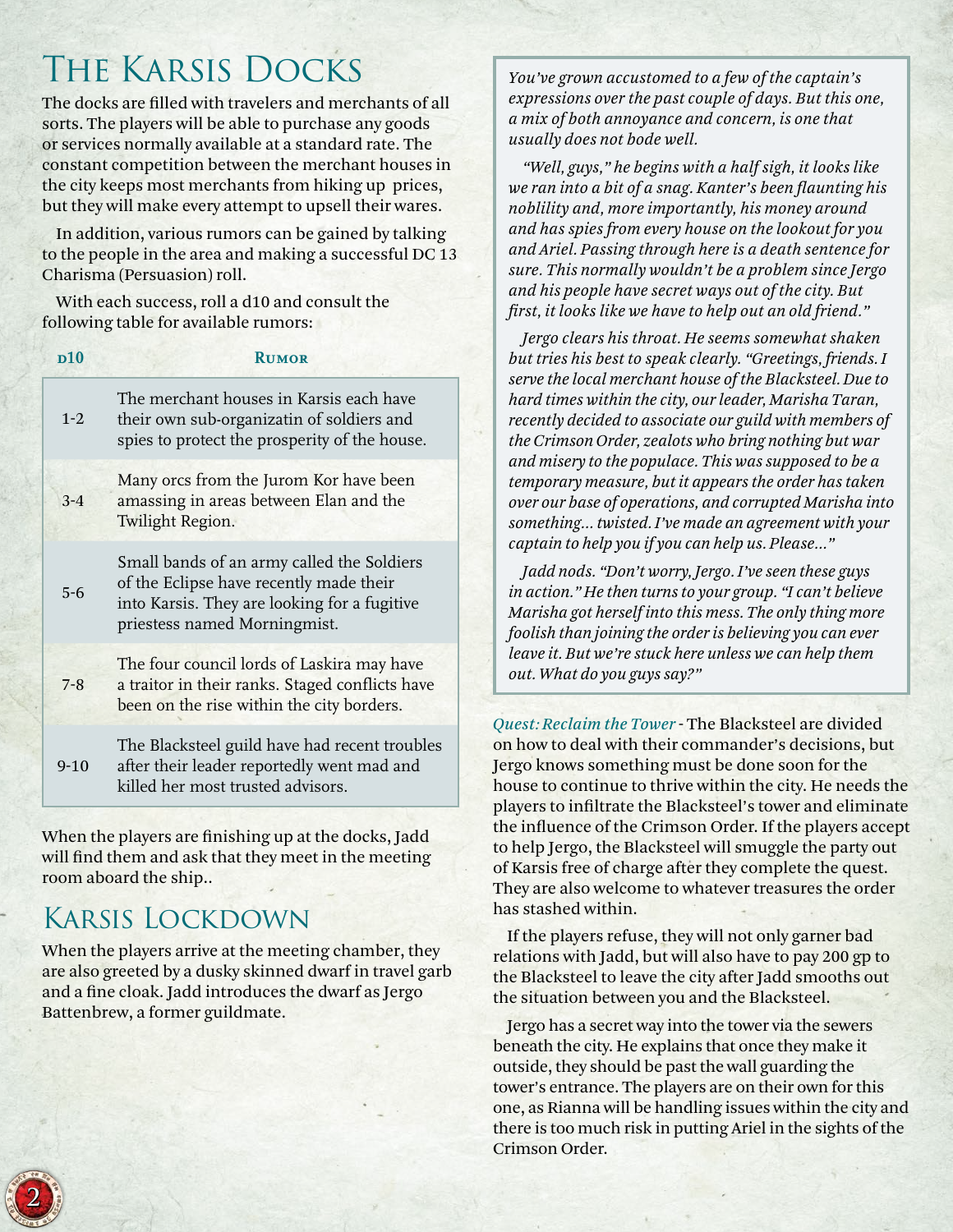# Blacksteel Tower

The sewer path is well guarded by members of the Blacksteel guild, but the patrols thin out as the party reaches the exit path leading up into the rear of the Emerald District. The main keep is primarily for the merchant house while the tower is where Marisha trains her elite spies and guildmembers. Refer to the map locations once the party arrives.

*Rewards and Treasure:* The guards carry a total of 38 gp, 52 ep, and 55 sp.

## 2. MEETING HALL

The bottom level area is mostly empty. The side room is a meeting chamber where a number of documents and maps are scattered along the table. A successful DC 13 Intelligence (Investigation) check will reveal the

## 1. Courtyard

*A small stone keep is set here against the district wall, flanked by a stout, fortified stone tower at its corner, your place of destination. The walls of the keep appear to have been scorched and marred, while the tower stands unblemished! Two armored figures in red and gold cloaks stand to either side of the tower's entrance, while a far more burly creaature wanders back and forth between them.*

The tower's entrance is guarded by two **crimson guards** and a **half-ogre**. If conflict erupts between the party and the gate guard, the half-ogre's pet **dire wolf** will join the fight at the beginning of the second combat round.

Identifying the garb of the Crimson Order requires a DC 13 Intelligence (Arcana) check. A party member may easily approach from the side by making a DC 11 Dexterity (Stealth) roll. The party may also attempt to talk their way in by trying to convince the guards that they are members of Marisha's group. Use your judgement for good roleplay and have the players make a DC 15 Charisma (Persuasion) roll. The guards will immediately attack if the roll is failed.









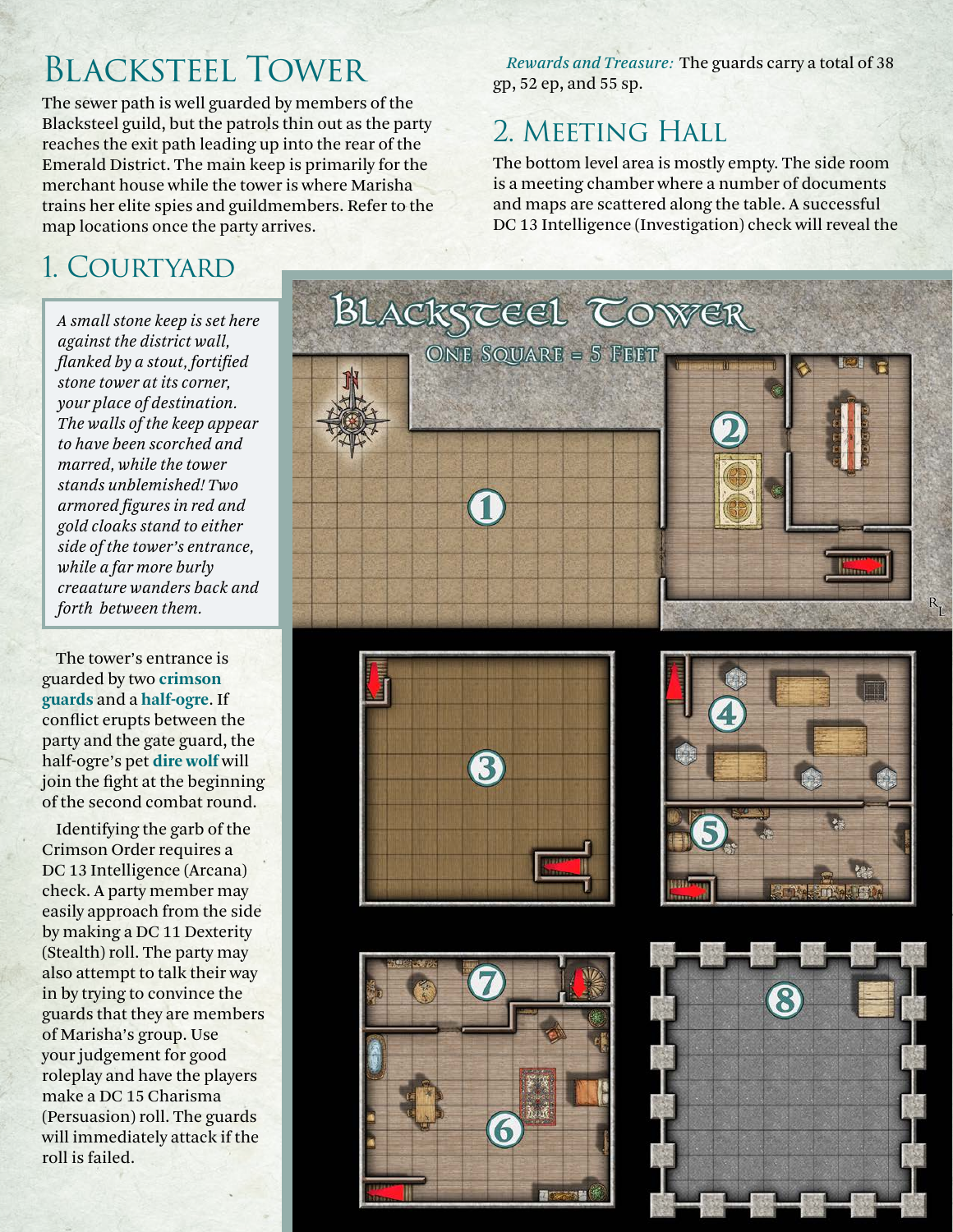documents and maps to be strike points within the different distrcts in Karsis accessible from the sewers.

If any players have a passive Perception of 12 or higher, they will notice a piece of worn parchment in between the scattered papers. The parchment has a number of strange symbols and markings scrawled onto it in no particular pattern. A successful DC 12 Intelligence (Arcana) check will recall the markings to be the same ones that were on many of the walls and floors of Nystilus' sanctum on Talomere Island. There is nothing else of value in this room.

# 3. Training Hall

*The floor of this area is made of reinforced oak. The rafters hang low with different lengths of rope hanging in various locations.. The walls bear signs of damage from weapons of all different types.*

Four **crimson assassins** are hiding in the shadows above the rafters. Unless actively searching the rafters specifically, a DC 14 passive Perception will be required to notice them. Two will leap down in an attempt to surprise attack while the other two will remain in the rafters firing ranged attacks. Climbing one of the ropes to the rafters will require a successful DC 14 Strength (Athletics) or Dexterity (Acrobatics) skill check.

*Rewards and Treasure:* The assassins carry a total of 41 gp and 122 sp. They also carry bags of gems worth 108 gp in total. One of the assassins also carries a *dagger of long shadow*.

# 4. Research Area

A spike trap is located not far beyond the base of the steps iin this area. A successful DC 14 Wisdom (Perception) roll to detect the pressure plate. If the trap is triggered, all players within the trap's area must make a DC 15 Dexterity saving throw or be hit by one of the large metal spikes that shoot up from the floor, taking 7 (2d6) points of piercing damage.

*Tables, pedestals, and hooks are placed along the edges of this room, many of them holding different makes of clothing and uniform, glass jars filled with bones and skulls of various humanoid creatures, and seemingly worthless trinkets with markings that hail from various nations within Sereth..*

 The Crimson Order collects and studies all of its enemies in an attempt to not only understand their weaknesses, but find different ways to manipulate, debilitate, or magically corrupt their enemies. A successful DC 15 Intelligence (Arcana) check will reveal the trophies and trinkets in this room being specifically for that purpose, and that Marisha must have adopted a practice similar to the Order.

# 5. Laboratory

This area is filled with bottles, books, and equipment for alchemical and magical study. The cabinet in the room is locked and trapped with a poison needle requiring a successful DC 13 Dexterity check with thieves' tools to open. Failure triggers the trap which 7 (2d6) poison damage is considered poisoned for the next hour. Inside the cabinet, they can find a newly bound blank spellbook, two *potions of healing*, and scrolls of *invisibility* and *suggestion*.

## 6. Marisha's Chambers

*Sweet whispers of death and eternal oblivion fill your thoughts as you step into this chamber. This large room was once one of opulence, demonstrating the owner's flair for the finer things. Now, everything in this area seems slighty off, twisted in appearance somehow. In the center of the room, a column of twisted, inky black shadow rises out from the floor extending up through the ceiling. It's glistening surface shifts and moves in an almost hypnotic pattern.* 

The **Corruption Level in this area is 4**. (refer to the **Sanity Rules** on pg. 11 of the *Curse of the Demon Stone*  adventure. The creature in this room is a void weaver. It cannot be damaged from within this room. Each round spent within 10 feet of it invokes a DC 14 Sanity check. Touching or interacting with it using melee weapons or items will also invoke a Sanity check. The corruption rating applies throughout this entire floor of the tower as well as the roof above.

# 7. Office

An elf named Enik is found in this office, his hands tied and laying upon the floor amongst the scattered lists, schedules, and guard rotations. He is extremely malnourished and exhausted. Any amount of food or water will bring him to his senses. A successful DC 12 Intelligence (Medicine) check will do the same.

Enik will explain that he is the last living survivor of Marisha's six personal guards. Marisha has been sacrificing them one by one to the thing in the bedroom next door. After forcing the Blacksteel into an alliance

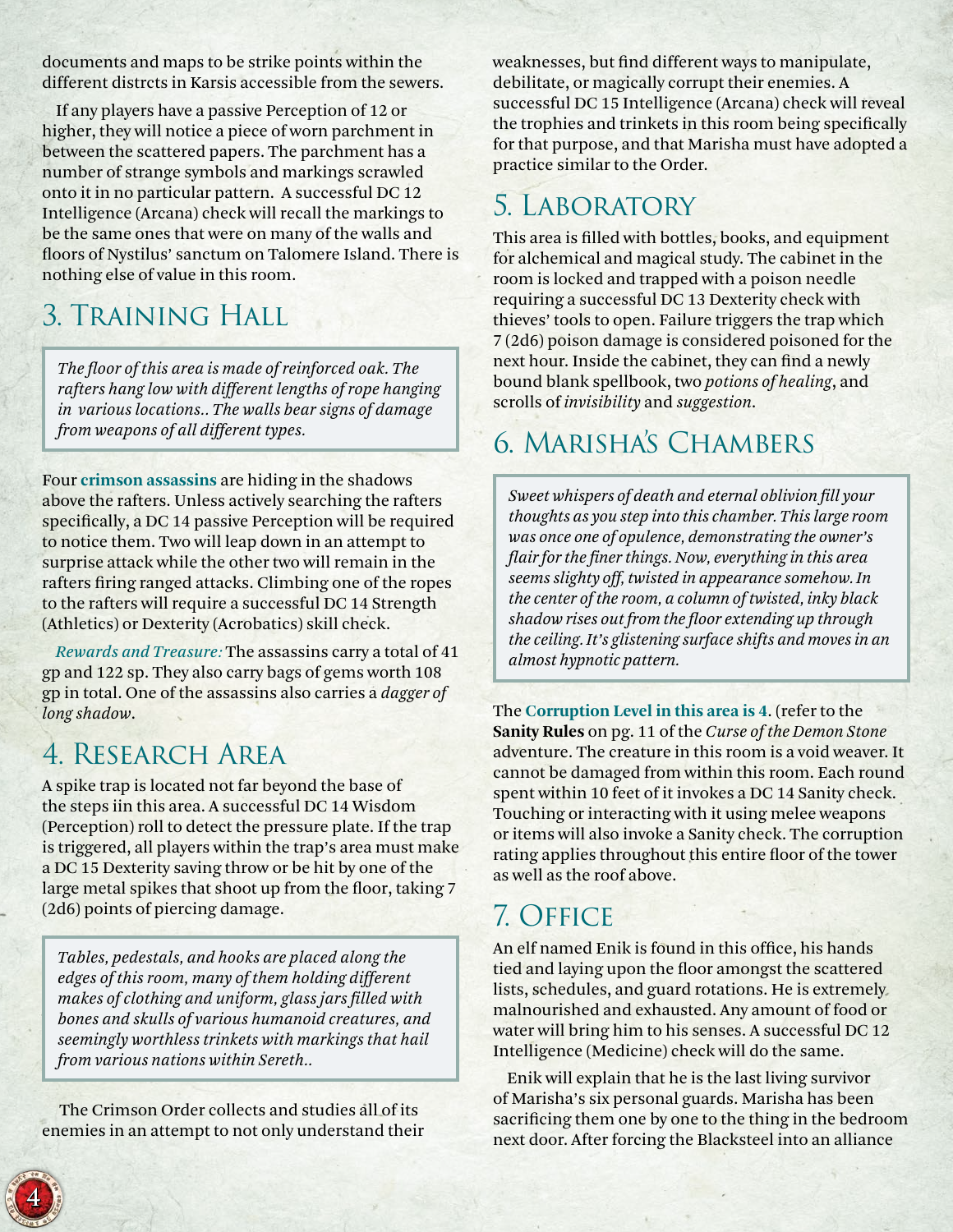with the Crimson Order, they had all soon discovered that the Order was now in league with demonkind, the likes of which haven't been seen in Sereth for generations. Marisha was slowly manipulated and corrupted by one of their sinister agents. Now, she is a twisted harbinger of madness who calls herself "Shadowlash". The creature has been using the Blacksteel as a tool to establish a powerful foothold in Karsis, slowly corrupting the other houses from within.

Enik thinks Marisha may be on the roof above, feeding one of his companions to the corrupted thing that feeds her power. He is unable to help, as he fears his mind would break in the presence of the creature. He does, however, give the players his bag contaning gems worth 50 gp as a token of thanks for saving him.

## 8. Tower Roof

*Your eyes swim, your skin crawls, and your bones shiver while the chill of an autumn breeze blows across the rooftop of the tower. The inky black mass pierces through the floor, a sinuous tendril casting a looming shadow from its core over the rest of the tower. The next instant, the slim form of a raven -haired woman in a suit of elven plate leaps from the roof of the keep, landing onto the roof of the tower. Two whips made of deep red fllames trail from each of her wrists. "Interlopers!" she shouts, her eyes aglow with a fiery radiance. "You shall feel the fury of Shadowlash!"*

## **DEVELOPMENTS**

The players must face both **Marisha Taran** and the **void weaver**. The weaver has can extend sinuous tentacles up to 20 feet in any direction. If the players kill the void weaver first, Marisha will lose her Entropic trait as well as the ability to use her innate spellcasting abilities.

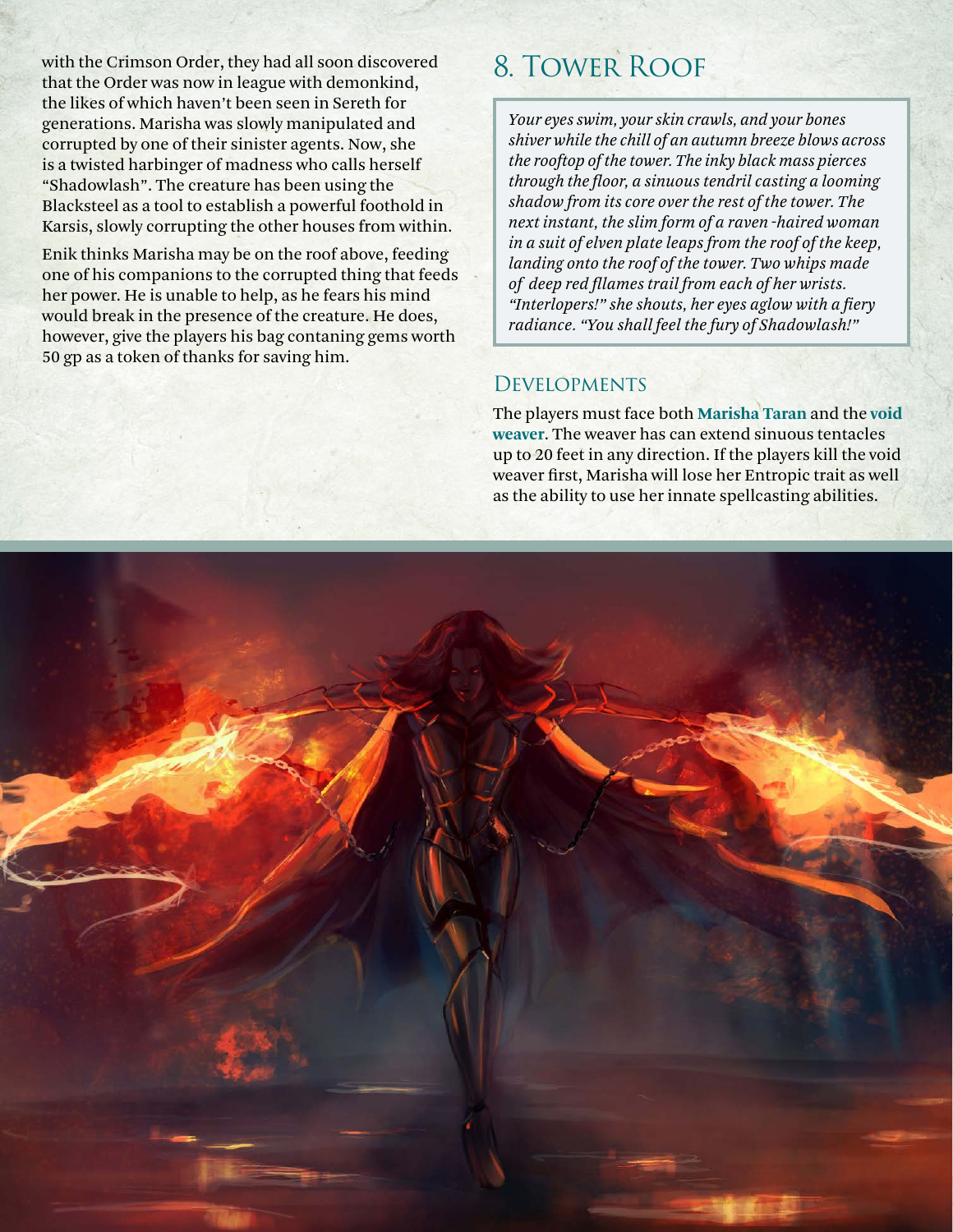The players may choose to kill Marisha or just knock her unconscious once she reaches zero hit points. If the void weaver is still alive, she will fight to the death. If not, she will simply collapse when defeated. The firey glow around her will vanish and she will begin to convulse and spasm. She can be easily stabilized with a DC 11 Intelligence (Medicine) skill check. If the players do so, Marisha Taran will once again be her former self, regaining her mind and soul. Other than weapons and armor which are both custom tailored specifically for her, Marisha is not carrying any treasure.

Once the encounter is finished and the void weaver is destroyed, the party may return to the docks to report to Jadd on their success. Any remining Crimson Order members will have silently withdrawn from the area.

# **COMPLETING** the Adventure

Once the party reaches the docks, Jergo will be waiting with Jadd and Rianna. If Marisha is with the party, Jergo will be overjoyed and will offer additional rewards from the Blacksteel coffers for saving their commander. The party can then leave the city and make their way toward Laskira, the infamous City of Intrigue.

## **REWARDS**

- Award 500 XP to the party for completing the adventure.
- Award an additional 250 XP if they rescued Marisha Taran was saved instead of killed. Jergo will also award the party a flawless gemstone worth 200 gp.
- Regardless of how the quest turned out, the party will receive a potion of fire breath and a shortsword +2 from the Blacksteel house.

# New MAGIC ITEM

### Dagger of Long Shadow

### *Weapon (dagger), uncommon (requires attunement)*

You gain a +1 bonus to attack and damage rolls made with this magic weapon.

As a bonus action, you may activate the magical effect on this weapon, extending the range of existing shadows surrounding you. You and any creature within 5 feet of you gains a +1 to all Dexterity (Stealth) checks made in dim light or outside at night. This effect does not work in complete darkness.

# Appendix I: MONSTERS

## **Crimson Guard**

*Medium humanoid, lawful evil*

**Armor Class:** 14 (ring mail) **Hit Points:** 15 (2d8+6) **Speed:** 30 ft.

| <b>STR</b> | DEX CON INT |                                                    | <b>WIS</b> | <b>CHA</b> |
|------------|-------------|----------------------------------------------------|------------|------------|
|            |             | $I7 (+3)$ II (+0) $I6(+3)$ II (+0) I2 (+1) I0 (+0) |            |            |

**Skills:** Intimidation +2 **Senses: Passive Perception II Languages:** Common **Challenge:** 1/2 (100 XP)

#### **ACTIONS**

*Glaive -* Melee Weapon Attack: +5 to hit, reach 10 ft., one target Hit: 8 (Id10+3) slashing damage.

*Javelin* - Melee or Ranged Weapon Attack: +5 to hit, reach 5 ft. or range 30/120 ft., one target Hit: 6 (1d6+3) piercing damage.

## **Crimson Assassin**

*Medium humanoid, lawful evil*

**Armor Class:** 14 (leather armor) **Hit Points: 16** (3d8+3) **Speed:** 30 ft.

|  |  | STR DEX CON INT WIS CHA                        |  |
|--|--|------------------------------------------------|--|
|  |  | $10 (0) 16 (+3) 12 (+1) 10 (0) 13 (+1) 10 (0)$ |  |

**Skills:** Acrobatics +5, Stealth +5 **Senses: Passive Perception II Languages:** Common **Challenge:** 1/2 (100 XP)

#### **ACTIONS**

*Multiattack -* The assassin makes two melee or two ranged attacks.

*Shortbow -* Ranged Weapon Attack: +5 to hit, range 80 ft/320 ft.., one target.

Hit:  $6$  ( $1d6 + 3$ ) piercing damage.

*Scimitar -* Melee Weapon Attack: +5 to hit, reach 5 ft., one target. Hit: 6 (1d6+3) slashing damage.

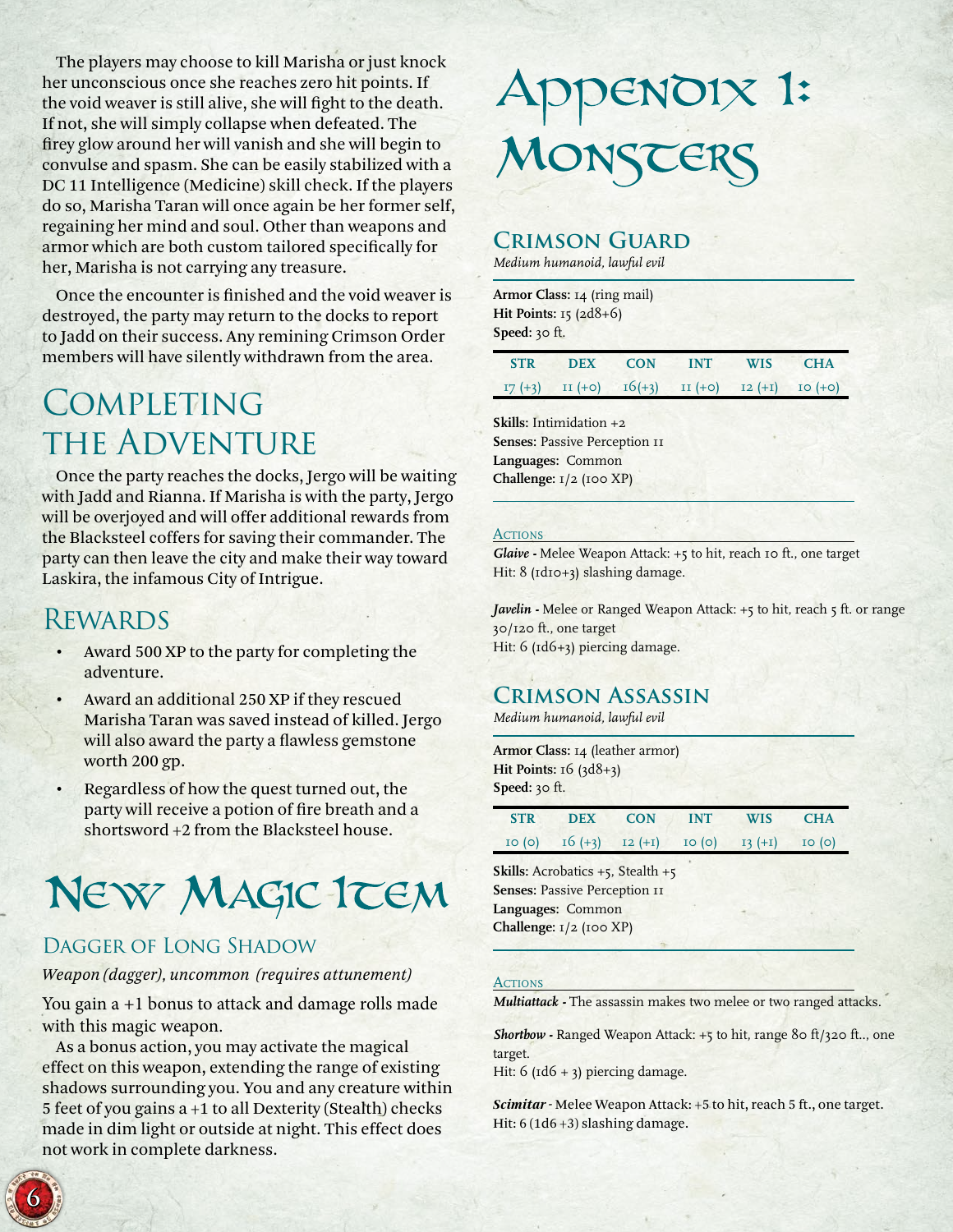## **Dire Wolf**

*Large beast, unaligned*

**Armor Class:** 14 (natural armor) **Hit Points:** 37 (5d10+10) **Speed:** 50 ft.

| <b>STR</b> | <b>DEX</b> | CON                           | <b>INT</b> | <b>WIS</b> | CHA     |
|------------|------------|-------------------------------|------------|------------|---------|
|            |            | $I7 (+3)$ $I5 (+2)$ $I5 (+2)$ | $3(-4)$    | $12 (+1)$  | $7(-2)$ |

**Skills:** Perception 3, Stealth +4 **Senses: Passive Perception 13 Languages:** -- **Challenge:** 1 (200 XP)

*Keen Hearing and Smell-* The wolf has advantage on Wisdom (Perception) checks that rely on hearing or smell.

*Pack Tactics-* The wolf has advantage on an attack roll against a creature if at least one of the wolf's allies is within 5 feet of the creature and the ally isn't incapacitated.

#### **ACTIONS**

*Bite -* Melee Weapon Attack: +5 to hit, reach 5 ft., one target. Hit: 10 (2d6+3) piercing damage. If the target is a creature, it must succeed on a DC 13 Strength saving throw or be knocked prone.

### **Half-Ogre**

*Large giant, chaotic evil*

**Armor Class:** 12 (hide armor) **Hit Points:** 30 (4d10+8) **Speed:** 30 ft.

**STR DEX CON INT WIS CHA** 17 (+3) 10 (+0) 14 (+2) 7 (-2) 9 (-1) 10 (+0)

Senses: Darkvision 60 ft., Passive Perception 9 **Languages:** Common, Giant **Challenge:** 1 (200 XP)

#### **ACTIONS**

*Battle Axe-* Melee Weapon Attack: +5 to hit, reach 10 ft., one target Hit: 12 (2d8+3) slashing damage or 14 (2d10+3) slashing damage if used with two hands.

*Javelin -* Melee or Ranged Weapon Attack: +5 to hit, reach 5 ft. or range 30/120 ft., one target Hit: 10 (2d6+3) piercing damage.

## **CREDITS**

**Writing, Layout and Cartography:** Rich Lescouflair Castle Skydawn Design

**Artwork:** [Maxsym Shevchenko,](http://www.123rf.com/profile_ibreaker213) [algoonline](http://www.123rf.com/profile_algolonline) (123rf.com)

> **Published by:**  Alligator Alley Entertainment

## **Marisha Taran (Shadowlash)**

*Medium humanoid (high elf), chaotic evil*

**Armor Class:** 17 (half plate) **Hit Points:** 44 (8d8+8) **Speed:** 30 ft.

| <b>STR</b> | <b>DEX</b> | <b>CON</b> | <b>INT</b>                                                  | <b>WIS</b> | <b>CHA</b> |
|------------|------------|------------|-------------------------------------------------------------|------------|------------|
|            |            |            | $I4 (+2)$ $I5 (+2)$ $I3 (+1)$ $II (+0)$ $I2 (+1)$ $I5 (+2)$ |            |            |

**Skills:** Intimidation +4, Perception, +3 Stealth +4 **Senses: Passive Perception 13 Languages:** Common, Elvish, Abyssal **Challenge:** 3 (700 XP)

*Entropic -* The first time a player is damaged by the Marisha's attack they must make a Sanity check versus the area's Corruption Level.

*Innate Spellcasting -* Marisha's innate spellcasting ability is Charisma (spell save DC 13). She can innately cast the following spells: **At will:** flaming whip (already cast on weapons) **2/day:** jump, misty step, invisibility (self only)

#### **ACTIONS**

*Multiattack -* Marisha makes two melee attacks with her whips.

*Throw -* Once per round if she hits with a whip attack, Marisha may use her bonus action to throw an enemy requiring to make a DC 14 Dexterity saving throw. If failed, they are thrown 10 feet, taking 3 (1d6) points of bludgeoning damage and are knocked prone.

*Spiked Whip (Fire)-* Melee Weapon Attack: +4 to hit, reach 5 ft., one target. Hit:  $7$  ( $rd$ 10+2) slashing damage plus  $7$  ( $2d6$ ) fire damage.

### **Void Weaver**

*Large creature, chaotic evil*

**Armor Class:** 16 (natural armor) **Hit Points: 32 (5d10+5) Speed:** 30 ft.

| STR DEX CON | <b>INT</b> | WIS CHA                                                     |  |
|-------------|------------|-------------------------------------------------------------|--|
|             |            | $I4 (+2)$ IO $(+0)$ I3 $(+1)$ II $(+0)$ IO $(+0)$ I5 $(+2)$ |  |

**Damage Immunities:** poison, psychic **Condition Immunities:** blinded, charmed, deafened, exhaustion, frightened, paralyzed, petrified, poisoned Senses: Blindsight 60 ft., Passive Perception 10 **Challenge:** 1 (200 XP)

*Entropic -* The first time a player is damaged by the contruct's axe attack, they must make a Sanity check using the area's Corruption

#### **ACTIONS**

*Multiattack -* The void weaver makes two melee attacks with its tentacles.

*Shadow Tentacle -* Melee Weapon Attack: +4 to hit, reach 20 ft., one target.

Hit: 7 (Id10+2) necrotic damage.